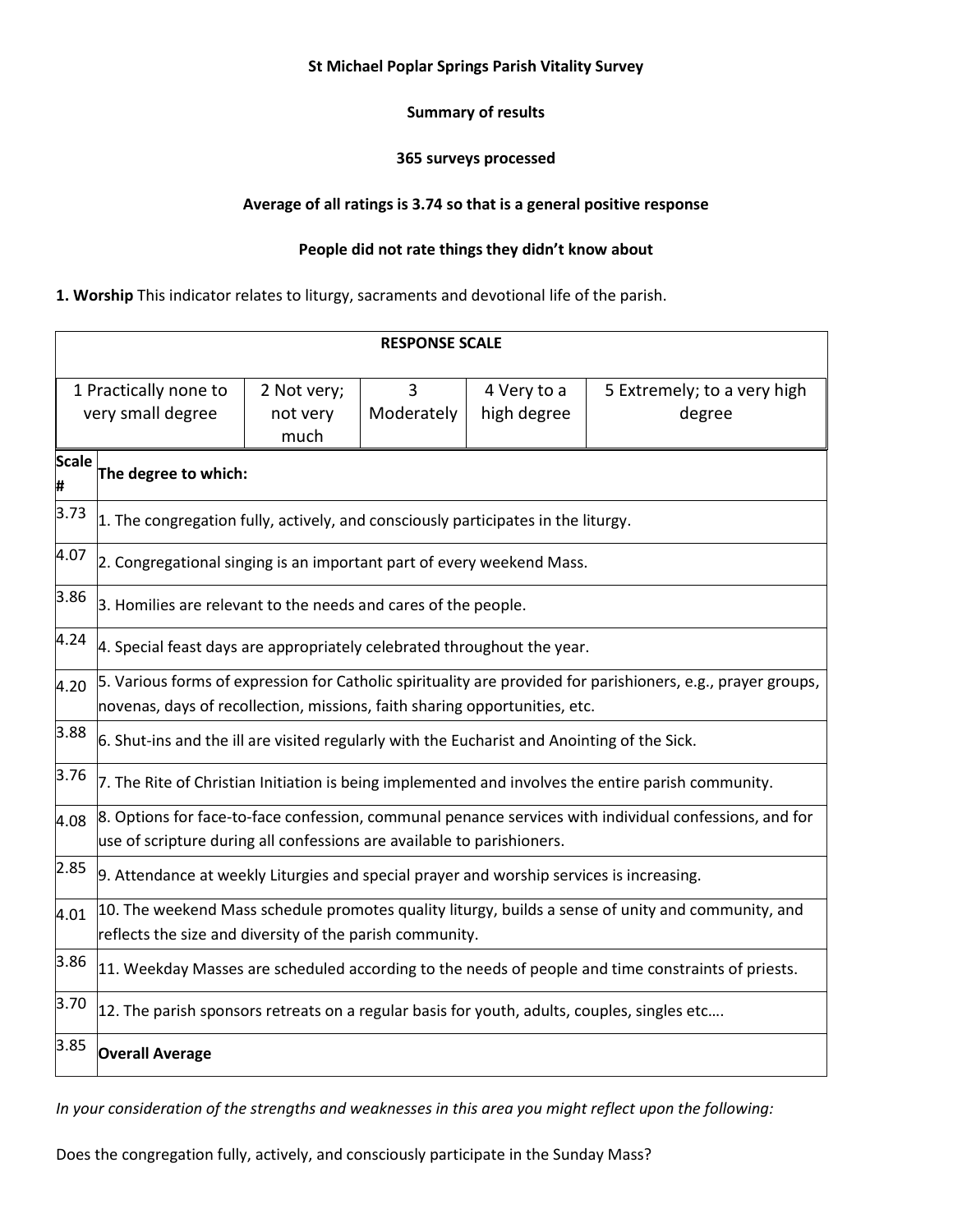What is the quality of the homily, music, and environment at the Sunday Mass? What types of liturgies are celebrated (traditional, contemporary, gospel, etc.) Are special feasts and devotions celebrated throughout the year?

Has the Rite of Christian Initiation been implemented and is the entire community supportive and involved?

How well are the sick and the shut-ins cared for and visited? Are there convenient times scheduled for the Sacrament of Reconciliation (Penance) on Saturday and Sunday?

# **Strengths:**

- Celebrations of Feast Days and variety of forms of expression of Catholic spirituality are viewed as top strengths
- Homilies (both strength and weakness) great variance in responses from those who love or don't think highly
- Music as with homilies variance of opinions on Contemporary Music vs Traditionalist music strong preferences one way or the other

# **Weaknesses:**

- Attendance at weekly mass and worship services is declining (ie not growing)
- Youth engagement: MS/HS and young adult concerns with how to engage young people
- Varying times for reconciliation
- Some criticisms reflect a lack of understanding/uniformed comments. These point to a need for liturgical catechesis of the parish to understand liturgies, ie communion antiphon and quiet times in the liturgy.

# **Special Concerns:**

- Adult liturgical Catechesis
- Youth engagement
- Dichotomy of opinions on music

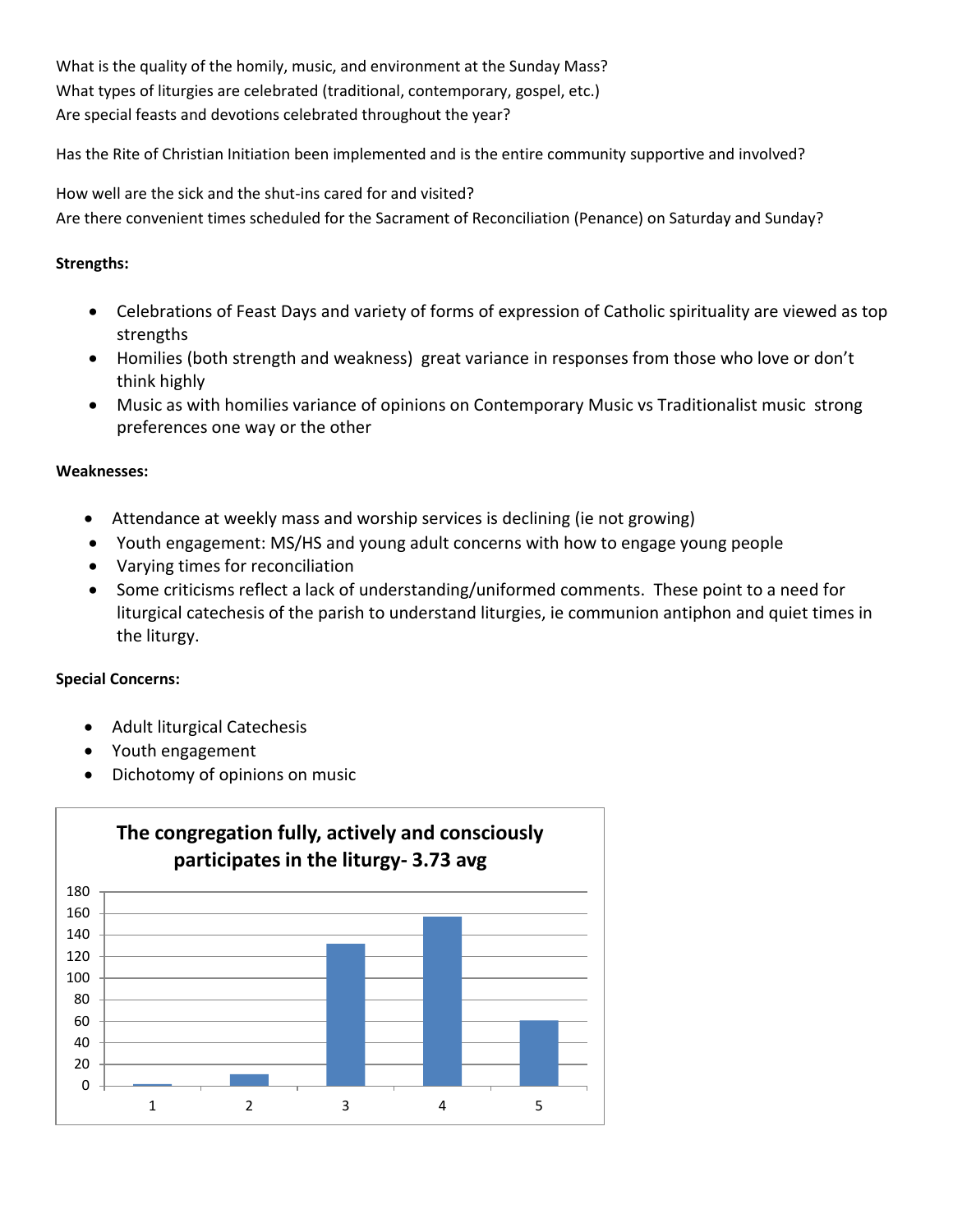



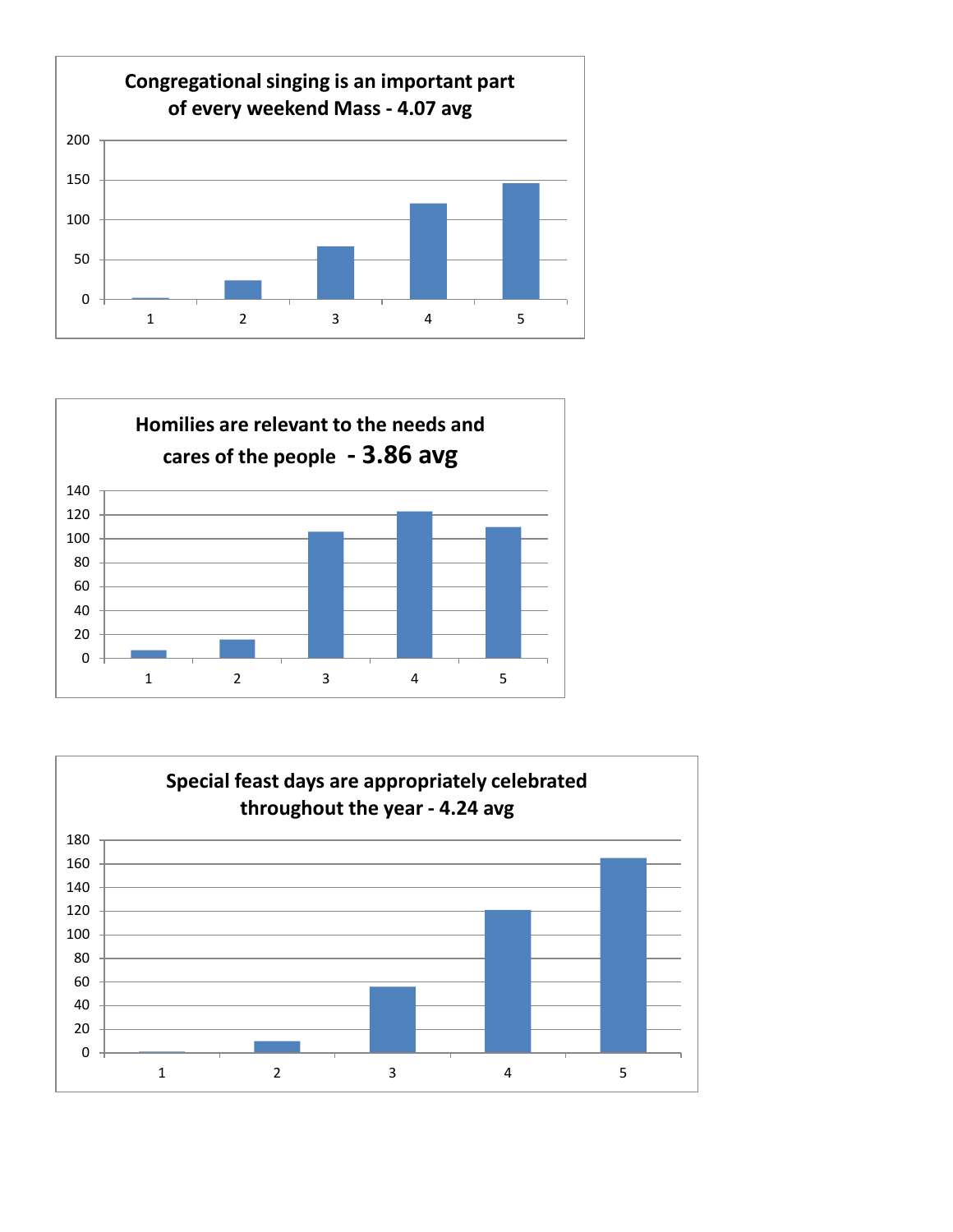



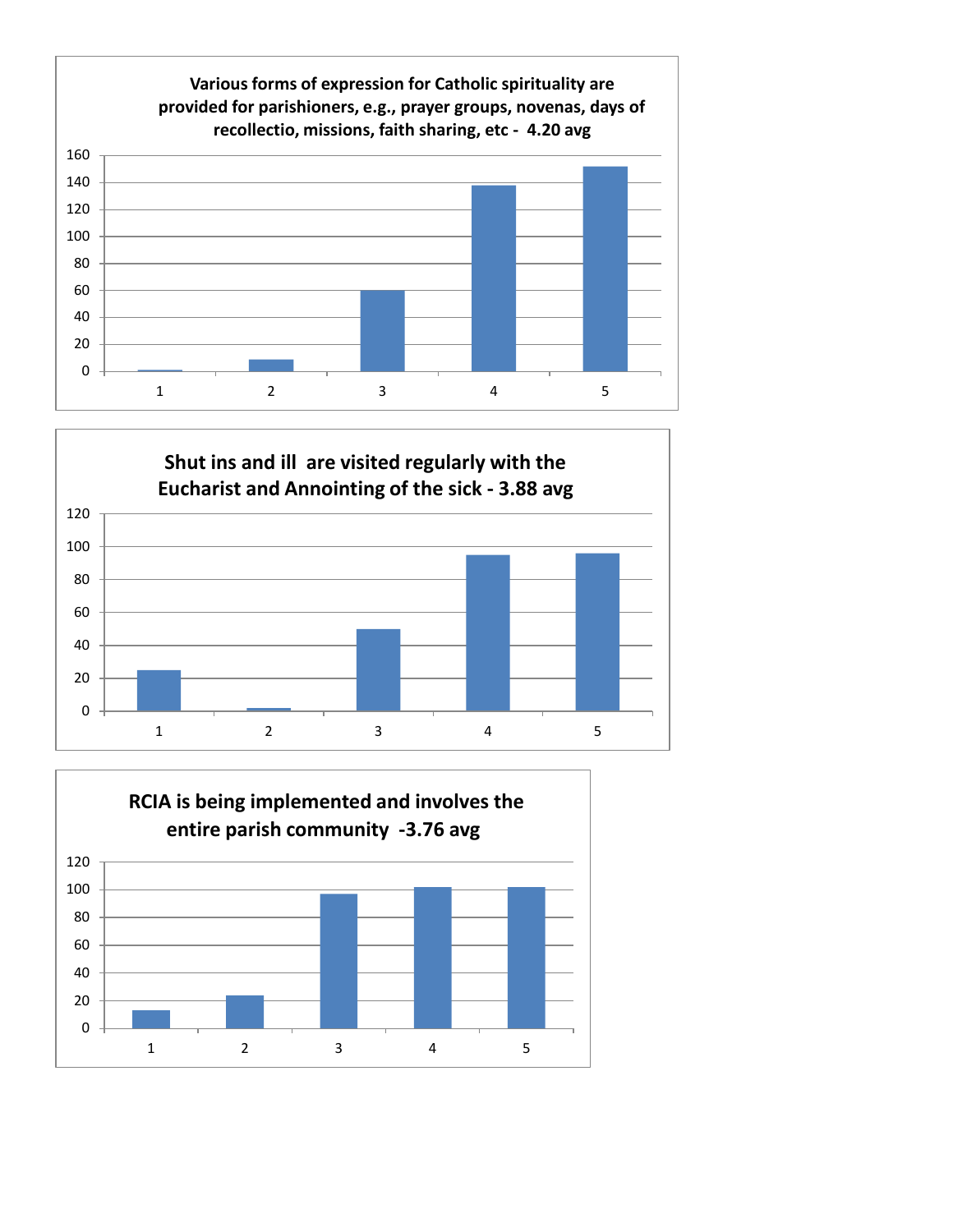



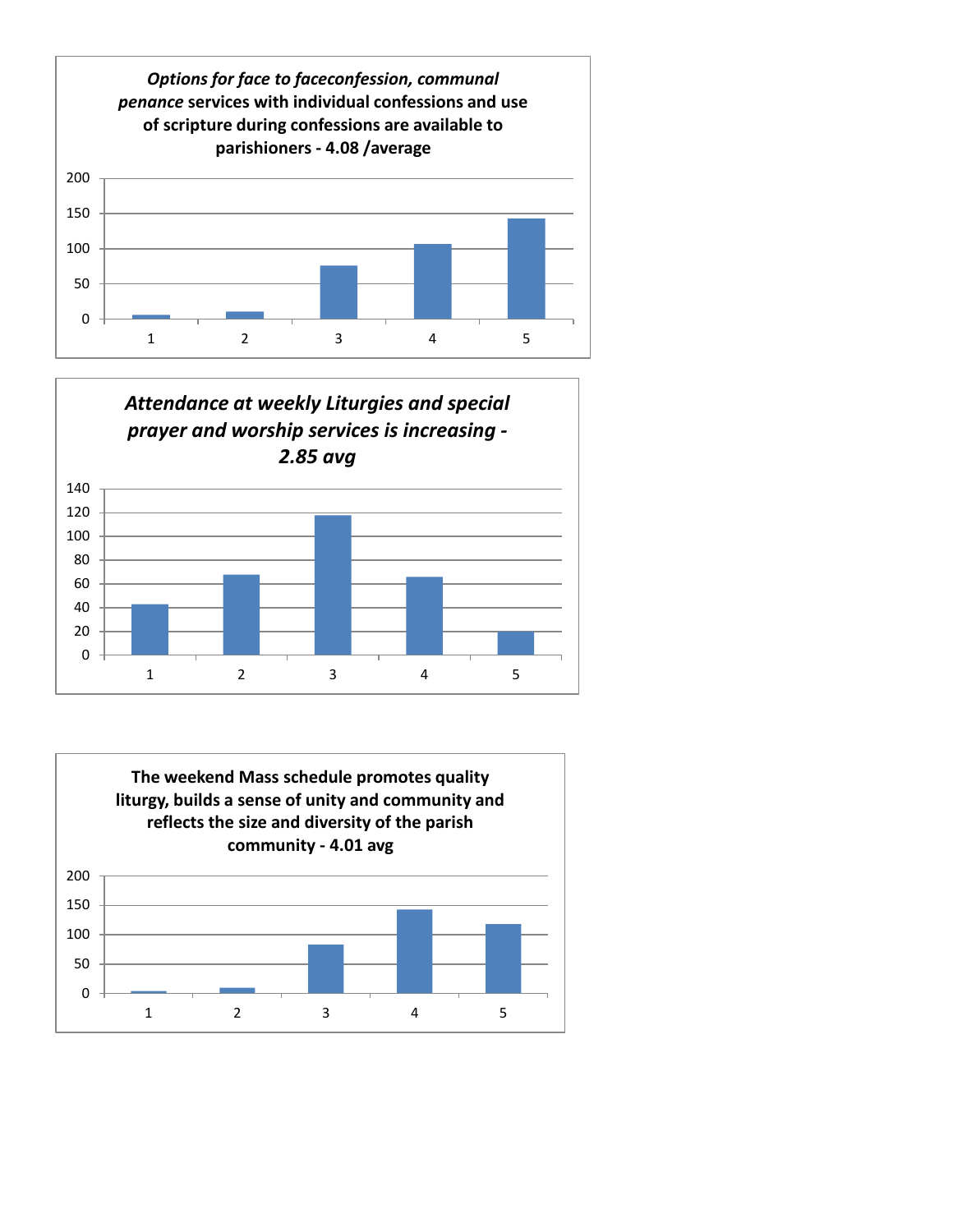

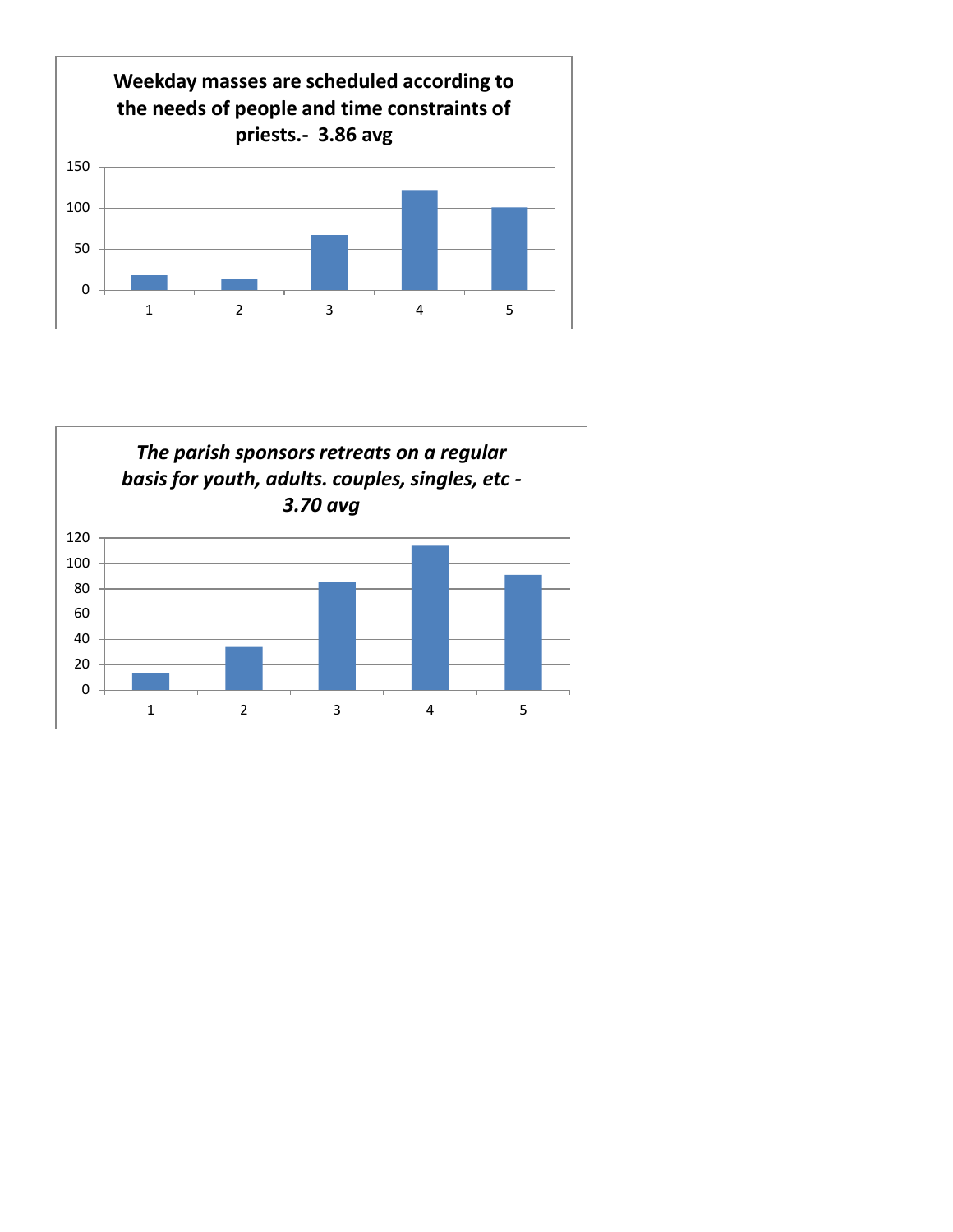## **2. Education:** This indicator is concerned with all efforts that ensure ongoing faith formation provided to parishioners of all ages.

| <b>RESPONSE SCALE</b>                                                      |                                                                                                                                           |              |                            |                                       |  |  |  |
|----------------------------------------------------------------------------|-------------------------------------------------------------------------------------------------------------------------------------------|--------------|----------------------------|---------------------------------------|--|--|--|
| 1 Practically none to<br>2 Not very; not<br>very small degree<br>very much |                                                                                                                                           | 3 Moderately | 4 Very to a<br>high degree | 5 Extremely; to a very high<br>degree |  |  |  |
| <b>Scale</b><br>#                                                          | The degree to which:                                                                                                                      |              |                            |                                       |  |  |  |
| 2.89                                                                       | 1. The parish sponsors its own Catholic school or supports a regional Catholic school.                                                    |              |                            |                                       |  |  |  |
| 4.16                                                                       | 2. The parish provides a qualified and professionally trained Director, Coordinator or Minister of Religious<br>Education.                |              |                            |                                       |  |  |  |
| 3.9                                                                        | 3. The parish offers vibrant faith and life instruction programs for adults, families, children and youth.                                |              |                            |                                       |  |  |  |
| 3.7                                                                        | 4. The parish provides for and supports initial and on-going training and formation for catechists.                                       |              |                            |                                       |  |  |  |
| 3.13                                                                       | 5. The parish offers special support for new and experienced parents                                                                      |              |                            |                                       |  |  |  |
| 3.6                                                                        | 6. The parish has vibrant programs for adolescents and young adults.                                                                      |              |                            |                                       |  |  |  |
| 3.91                                                                       | 7. The parish offers a variety of opportunities for adult learning experiences (e.g., Bible Study, speakers, small<br>communities, etc.). |              |                            |                                       |  |  |  |
| 3.49                                                                       | 8. The parish supports its lay leaders / volunteers with regular and ongoing in-service programs.                                         |              |                            |                                       |  |  |  |
| 3.2                                                                        | 9. Parishioners share in and support baptism and marriage programs post-sacrament.                                                        |              |                            |                                       |  |  |  |
| 3.59                                                                       | 10. The parish and its ministries supports and participates in the apprenticeship and practicing model of faith<br>formation for youth    |              |                            |                                       |  |  |  |
| 3.87                                                                       | 11. The parish clearly emphasizes the strengthening of marriage and family.                                                               |              |                            |                                       |  |  |  |
| 3.27                                                                       | 12. Catechesis is provided for parishioners with special needs.                                                                           |              |                            |                                       |  |  |  |
| 3.56                                                                       | <b>Overall Average Score</b>                                                                                                              |              |                            |                                       |  |  |  |

*In your consideration of the strengths and weaknesses in this area you might reflect upon the following:* 

If the parish has or supports a Catholic school, is the school well-integrated into the mission of the parish?

Does the parish have a Director, Coordinator, or Minister of Religious Education?

Is there effective initial and ongoing training for catechists?

Does the parish provide ongoing faith and life formation for parishioners of all ages?

Are there sacramental preparation programs for Baptism, Eucharist, Confirmation and Marriage pre and post sacrament?

Do parish programs serve various language and ethnic groups in the parish?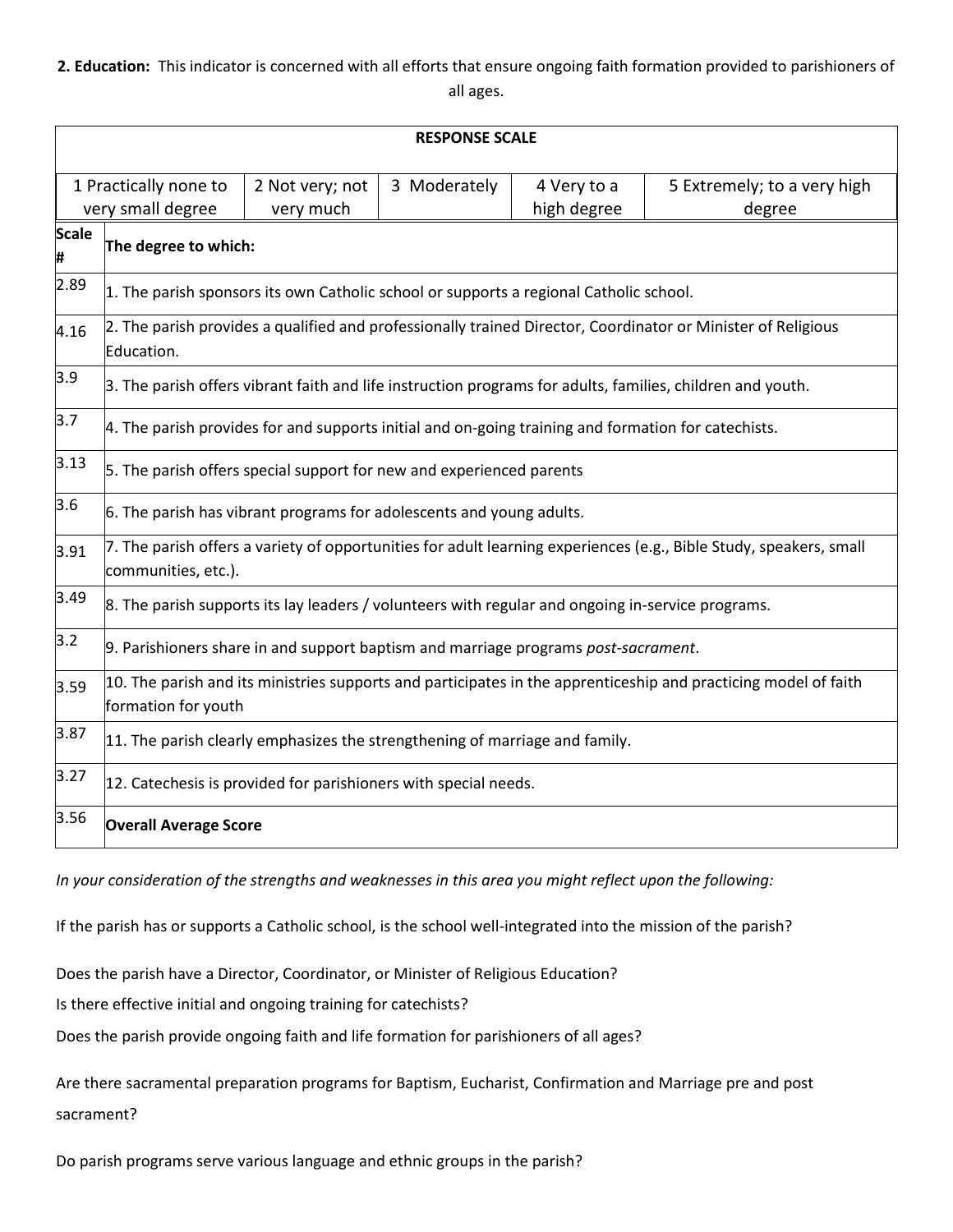## **Strengths:**

- Staff credentials held in high esteem RE and Preschool Director
- Programs available for all ages, including ManAlive and WWP, Religious Ed

#### **Weaknesses:**

- Sponsorship of Catholic Schools post PreK
- Length of bible studies is too long a commitment, something shorter term
- Post Confirmation programs needed
- Lacking Ethnic Ministry

## **Special Concerns:**

Partner with a local Catholic School?



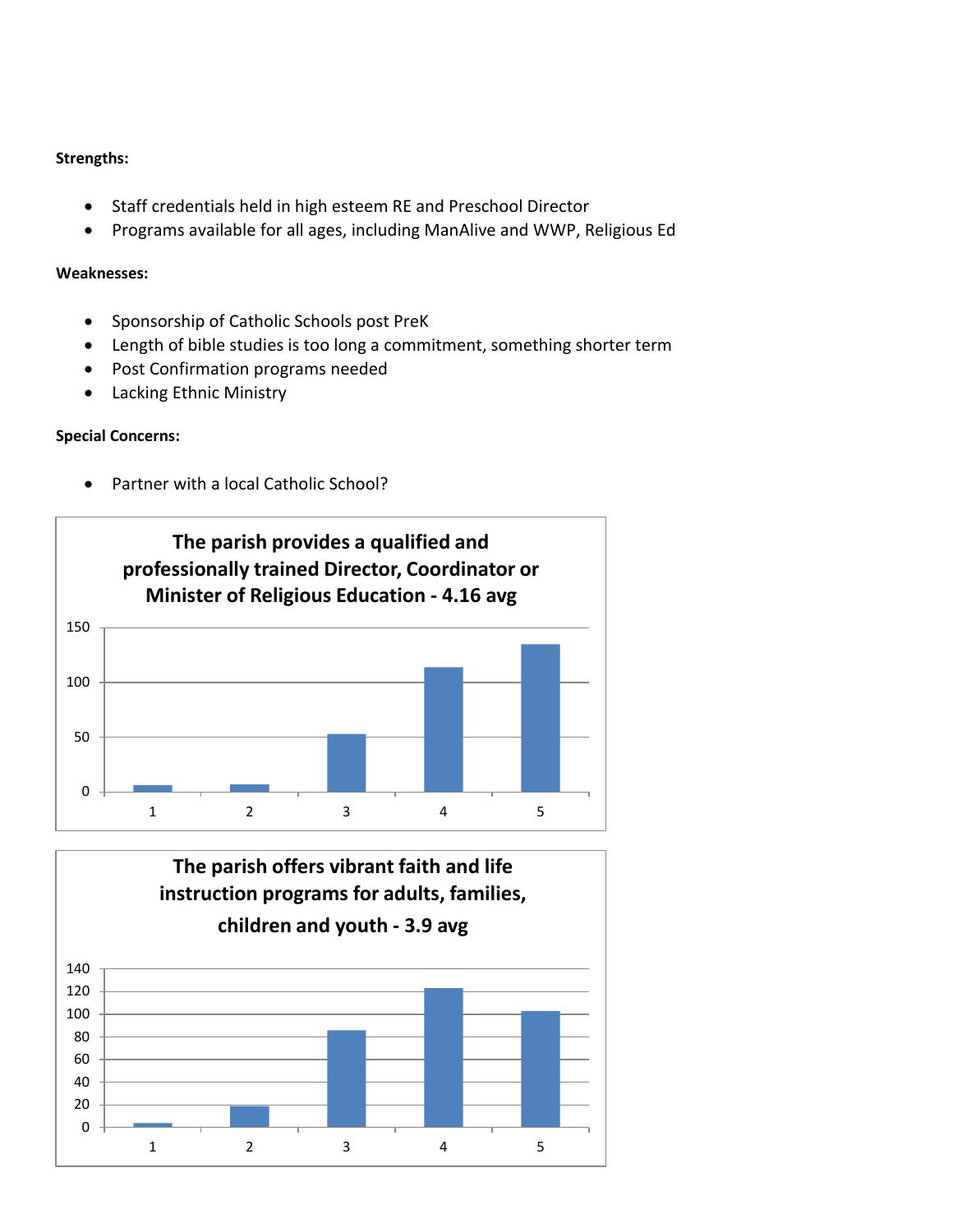



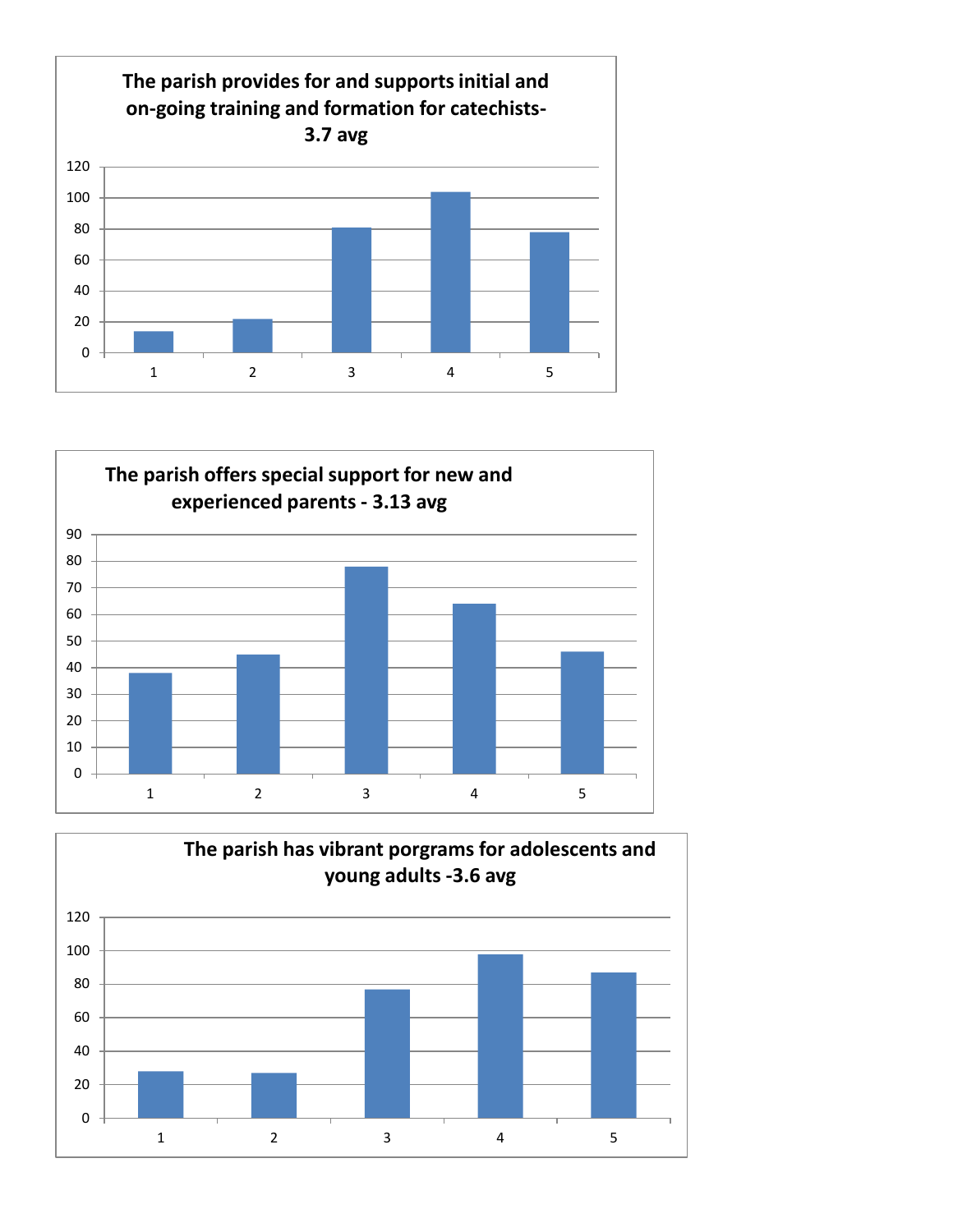



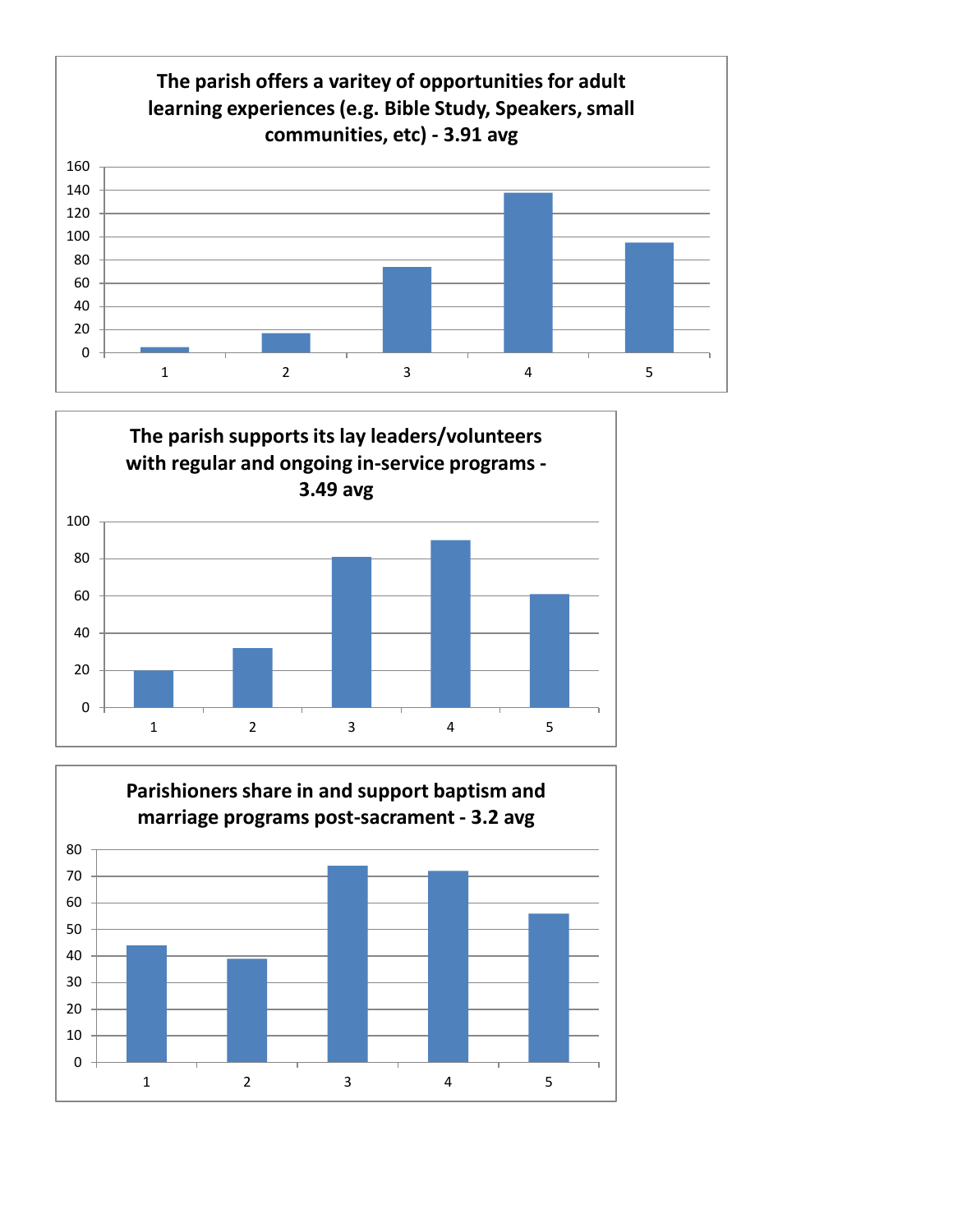



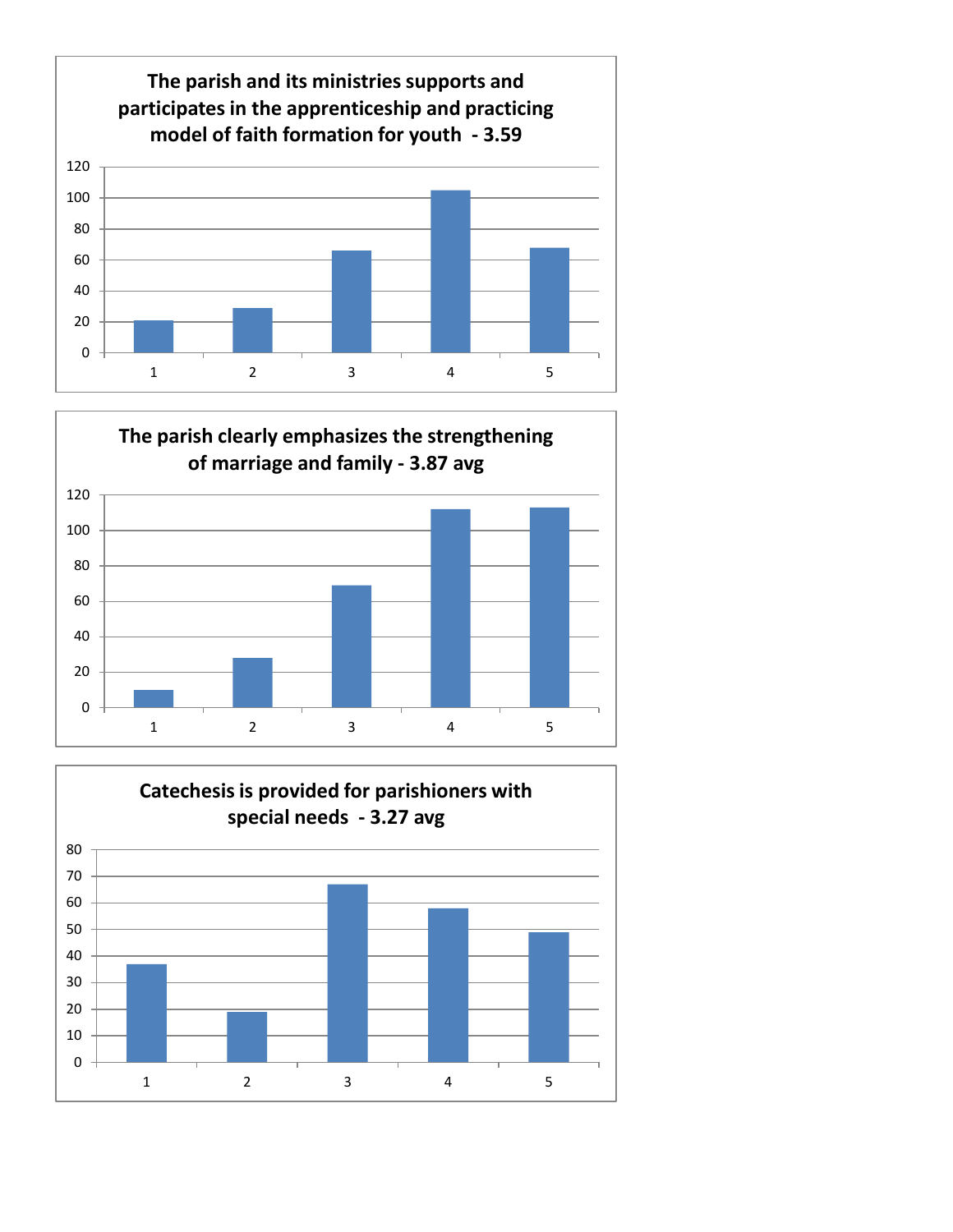**3. Community:** This indicator relates to a parish's efforts to build a strong sense of community by actively involving all members of the parish in parish life and by reaching out to Catholics who are alienated or inactive.

| <b>RESPONSE SCALE</b>                                                      |                                                                                                                                                                      |  |              |                            |                                       |  |  |
|----------------------------------------------------------------------------|----------------------------------------------------------------------------------------------------------------------------------------------------------------------|--|--------------|----------------------------|---------------------------------------|--|--|
| 1 Practically none to<br>2 Not very; not<br>very small degree<br>very much |                                                                                                                                                                      |  | 3 Moderately | 4 Very to a high<br>degree | 5 Extremely; to a very high<br>degree |  |  |
| <b>Scale</b><br>#                                                          | The degree to which:                                                                                                                                                 |  |              |                            |                                       |  |  |
| 3.48                                                                       | 1. The parish has an organized welcome program for new members.                                                                                                      |  |              |                            |                                       |  |  |
| 3.49                                                                       | 2. Parishioners with disabilities are included in every aspect of parish life and ministry.                                                                          |  |              |                            |                                       |  |  |
| 3.53                                                                       | $\vert$ 3. Our parish reflects the ethnic and financial diversity of the greater community                                                                           |  |              |                            |                                       |  |  |
| 4.39                                                                       | 4. All approved liturgical roles are open to both men and women.                                                                                                     |  |              |                            |                                       |  |  |
| 3.56                                                                       | 5. Parishioners accept their responsibility to invite others to the Lord and the believing community.                                                                |  |              |                            |                                       |  |  |
| 3.15                                                                       | 6. The parish has a way to train people how to reach out to others and invite others to the Lord and the believing<br>community.                                     |  |              |                            |                                       |  |  |
| 3.46                                                                       | 7. The parish offers and supports programs that target individual and family needs (ie: divorce, money & debt,<br>depression, job loss, taking care of parents, etc) |  |              |                            |                                       |  |  |
| 3.38                                                                       | 8. The parish consistently identifies the talents and interests of parishioners.                                                                                     |  |              |                            |                                       |  |  |
| 3.57                                                                       | 9. Parishioners and organizations regularly invite new people to participate in their activities.                                                                    |  |              |                            |                                       |  |  |
| 4.00                                                                       | 10. Parishioners are encouraged to use their talents for the good of the parish.                                                                                     |  |              |                            |                                       |  |  |
| 3.89                                                                       | 11. The parish actively involves seniors, adolescents and young adults in parish activities.                                                                         |  |              |                            |                                       |  |  |
| 3.38                                                                       | 12. The parish has an accurate, up-to-date census of the total parish and has met every registered parishioner at<br>least 1x per year                               |  |              |                            |                                       |  |  |
| 3.61                                                                       | <b>Overall Average</b>                                                                                                                                               |  |              |                            |                                       |  |  |

*In your consideration of the strengths and weaknesses in this area you might reflect upon the following:* 

Is the parish a welcoming community to visitors and new parishioners?

Are there efforts to encourage parishioners to be involved in the various ministries and programs of the parish?

Is proper training and direction provided?

Do parishioners contribute to the stewardship of the parish through time, talent, and treasure?

**Strengths:** In all areas people ranked above 3 and feel the community is welcoming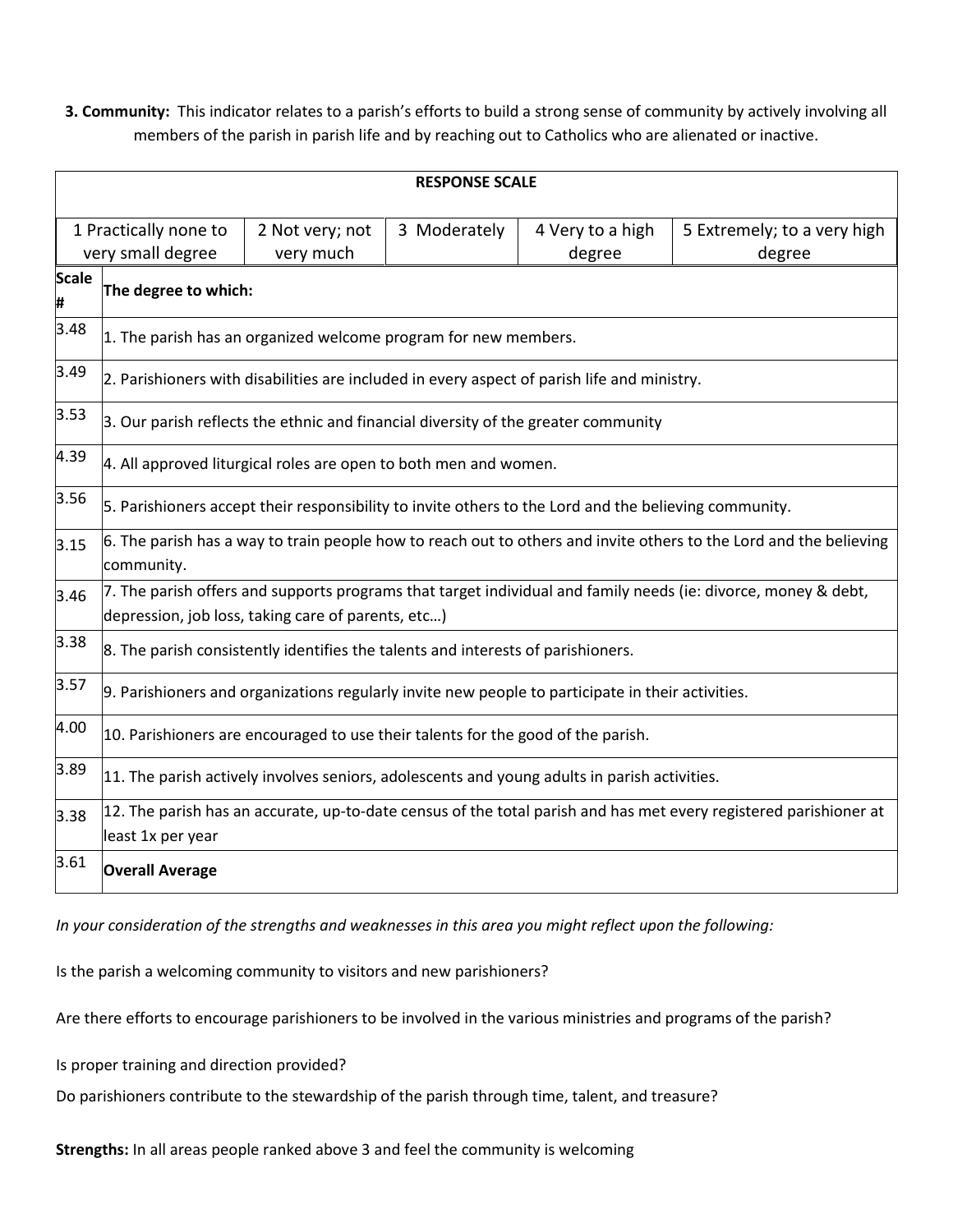- Highest strength is in liturgical roles being open to both men and women
- Inviting, welcoming community

#### **Weaknesses:**

- Perception that there is an inner circle of volunteers and staff and some volunteers are rejectd
- Same people (154) volunteer
- Some people commented that they did not feel welcomed

## **Special Concerns:**

- Opportunity to begin defining all the visitor and member touchpoints
- How do we launch the welcoming committee



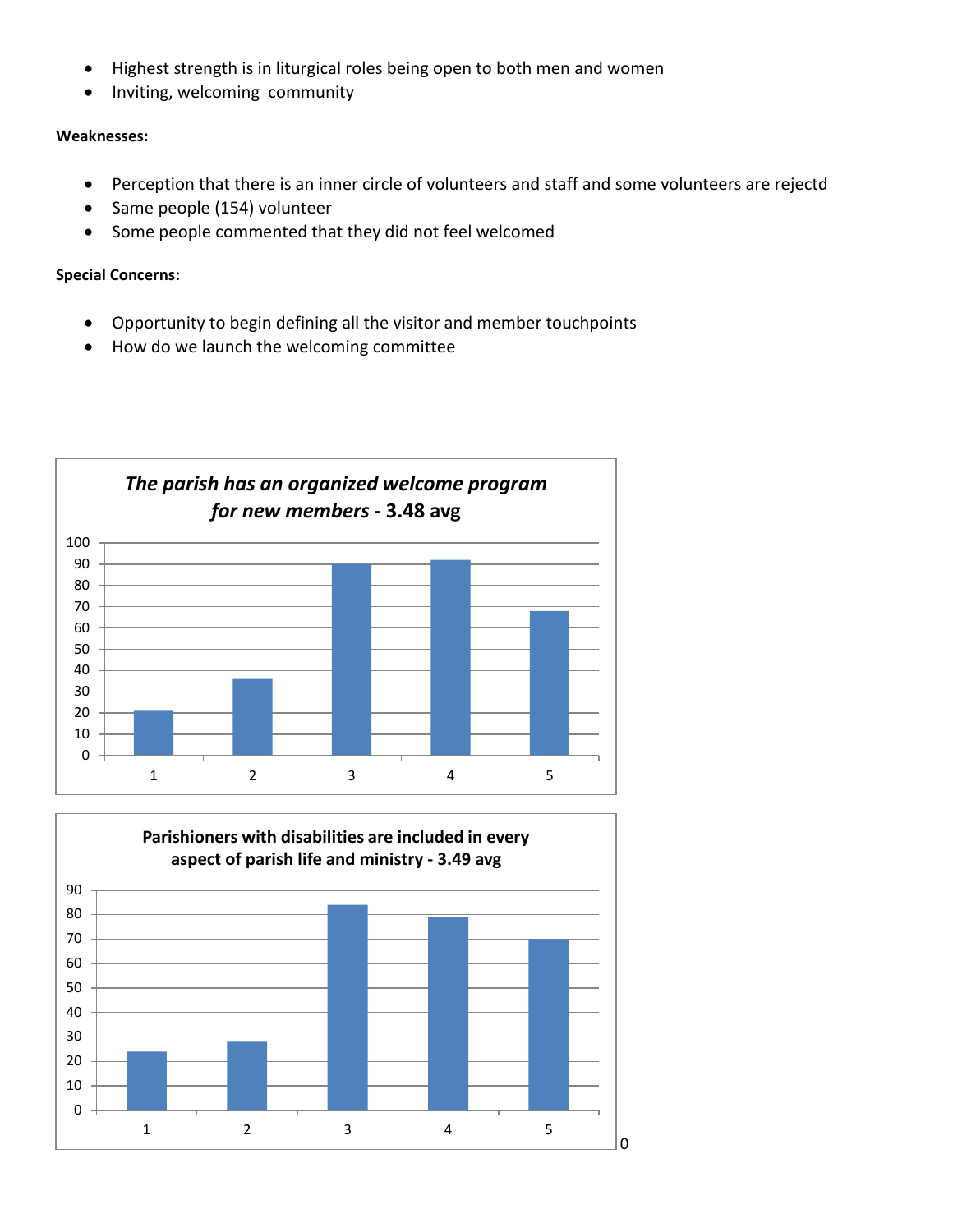



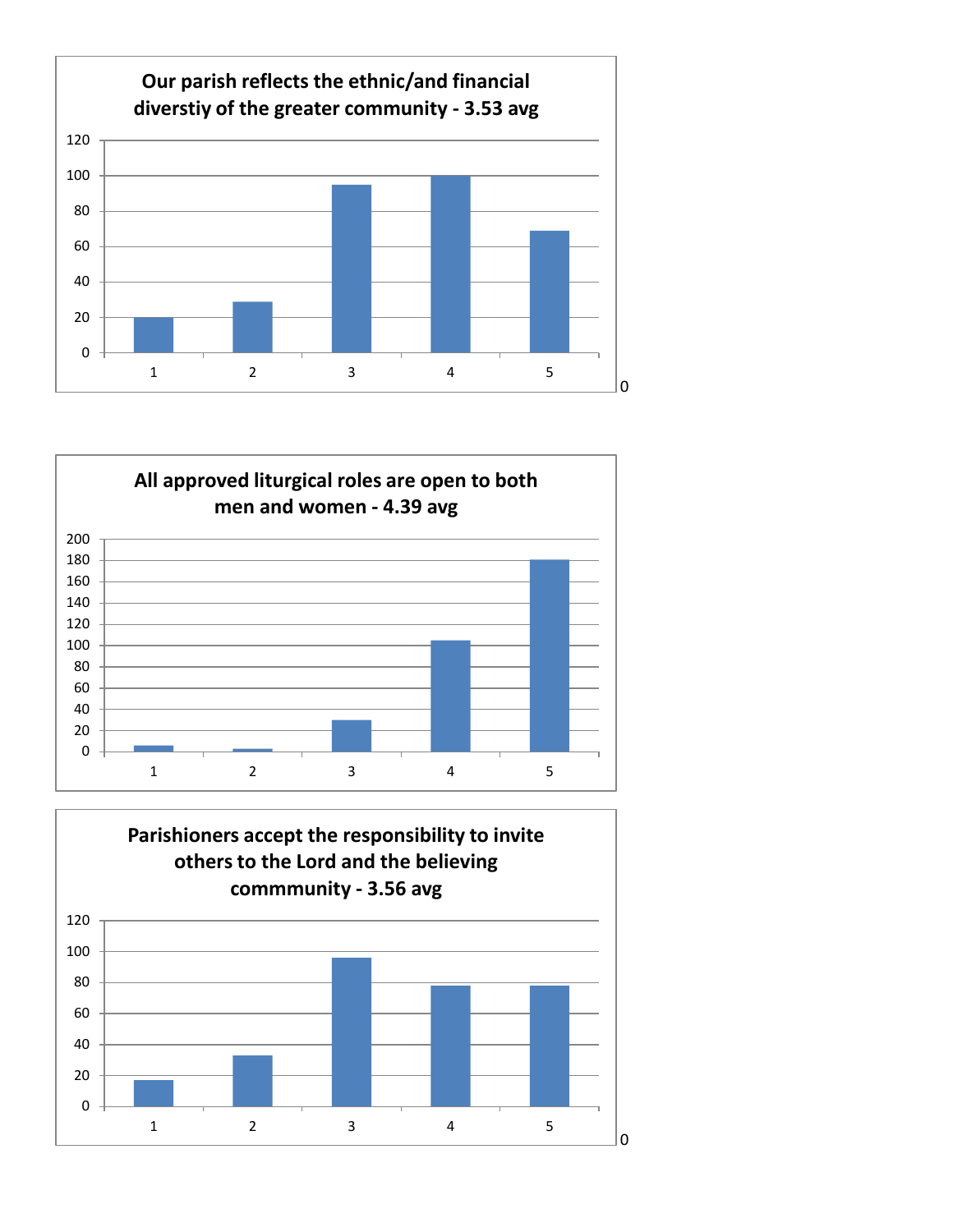



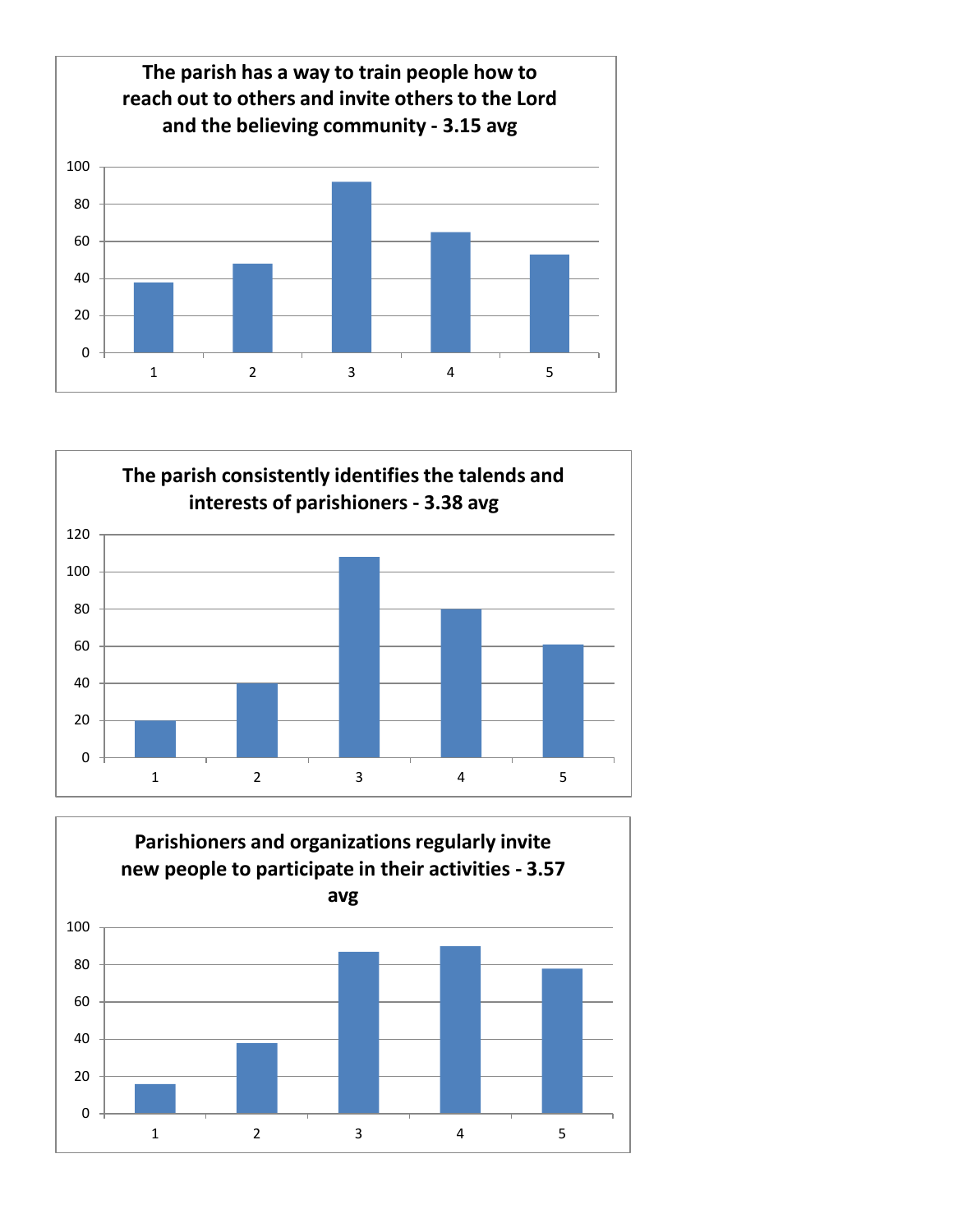

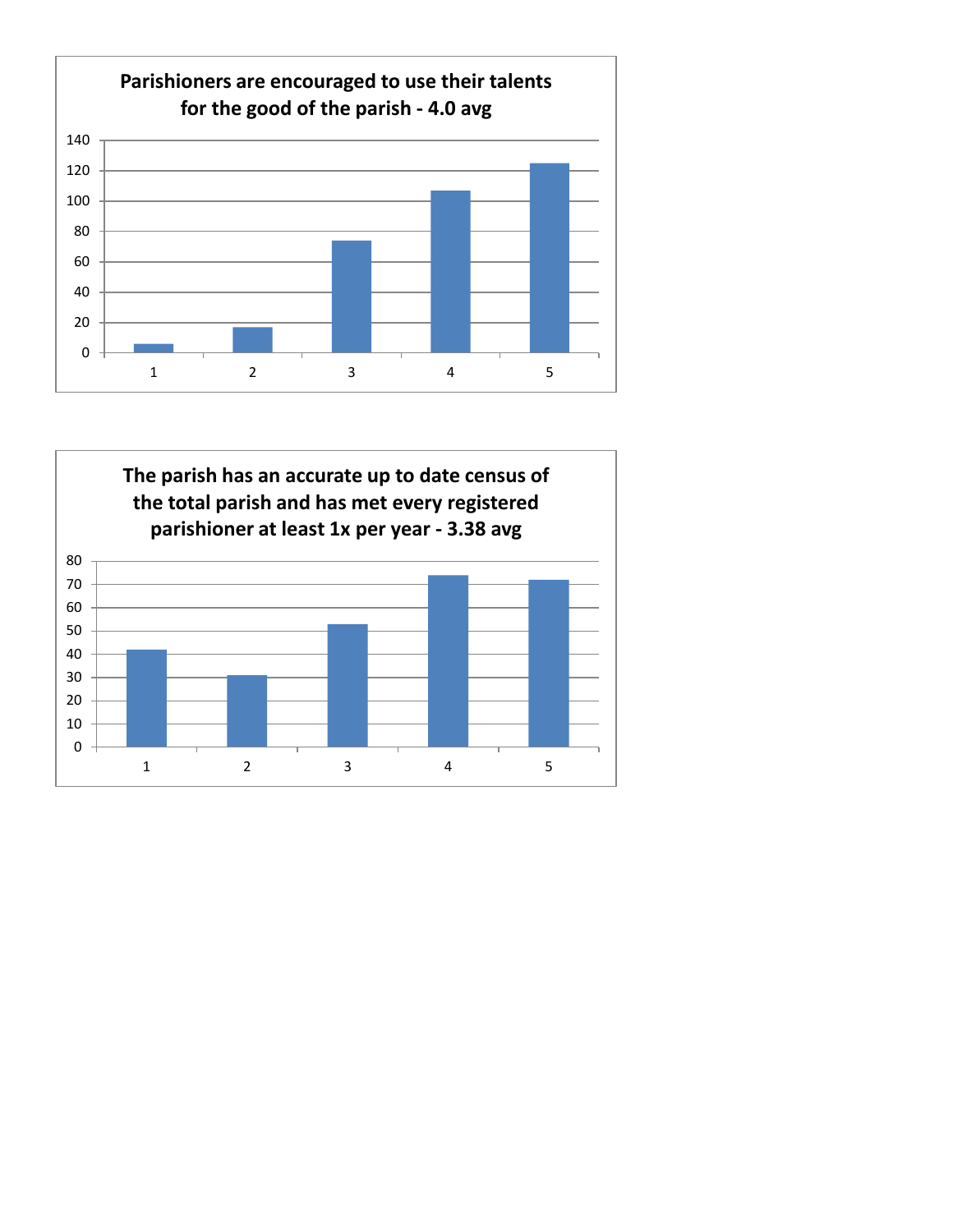**4. Service:** This indicator is concerned with the effectiveness of care and outreach efforts of the parish for the poor and needy of the parish and local community.

| <b>RESPONSE SCALE</b>                                   |                                                                                                                                                                           |                 |              |                            |                                       |  |
|---------------------------------------------------------|---------------------------------------------------------------------------------------------------------------------------------------------------------------------------|-----------------|--------------|----------------------------|---------------------------------------|--|
| 1 Practically none to<br>very small degree<br>very much |                                                                                                                                                                           | 2 Not very; not | 3 Moderately | 4 Very to a high<br>degree | 5 Extremely; to a very<br>high degree |  |
| <b>Scale</b><br>#                                       | The degree to which:                                                                                                                                                      |                 |              |                            |                                       |  |
| 3.37                                                    | 1. Someone (e.g., a Parish Social Concerns Coordinator) or some group (e.g., St. Vincent de Paul Society) assists<br>parishioners in meeting their material needs.        |                 |              |                            |                                       |  |
| 3.41                                                    | 2. Parishioners respond when invited to volunteer for various parish service programs.                                                                                    |                 |              |                            |                                       |  |
| 3.76                                                    | 3. The parish is sensitive to the needs of families when it schedules ministries, programs and events.                                                                    |                 |              |                            |                                       |  |
| 3.58                                                    | 4. Awareness of Catholic social teaching is raised through homilies and formal discussion of encyclicals and other<br>church documents.                                   |                 |              |                            |                                       |  |
| 4.12                                                    | 5. The parish opens its facilities to community groups for meetings (e.g., Alcoholics Anonymous).                                                                         |                 |              |                            |                                       |  |
| 4.5                                                     | 6. The parish sponsors or supports local food banks, blood drives, etc.                                                                                                   |                 |              |                            |                                       |  |
| 4.14                                                    | 7. The parish reaches out to those who are in institutions (e.g., nursing homes, hospitals, prisons, etc.) within the<br>parish's boundaries.                             |                 |              |                            |                                       |  |
| 4.1                                                     | 8. Parishioners respond generously to global and national appeals for aid to the poor and needy.                                                                          |                 |              |                            |                                       |  |
| 3.82                                                    | 9. Parishioners participate in peace and justice activities, pro-life activities, voter registration drives, letter writing<br>campaigns, parish twinning, missions, etc. |                 |              |                            |                                       |  |
| 3.49                                                    | 10. The parish calls attention to important local, state, and federal legislation in light of Catholic social teaching.                                                   |                 |              |                            |                                       |  |
| 3.83                                                    | <b>Average Score</b>                                                                                                                                                      |                 |              |                            |                                       |  |

*In your consideration of the strengths and weaknesses in this area you might reflect upon the following:* 

Does the parish have a social services minister or St. Vincent de Paul Society?

Is there support for local food banks, blood drives, or homeless shelters?

Are Catholic social teachings taught and promoted through homilies and religious formation programs?

Is the parish supportive of pro-life initiatives?

Does the parish offer mission trips for youth?

Does the parish offer mission trips for adults?

## **Strengths:**

Highest strength was in service justice efforts such as food banks, blood drives, Jamaica mission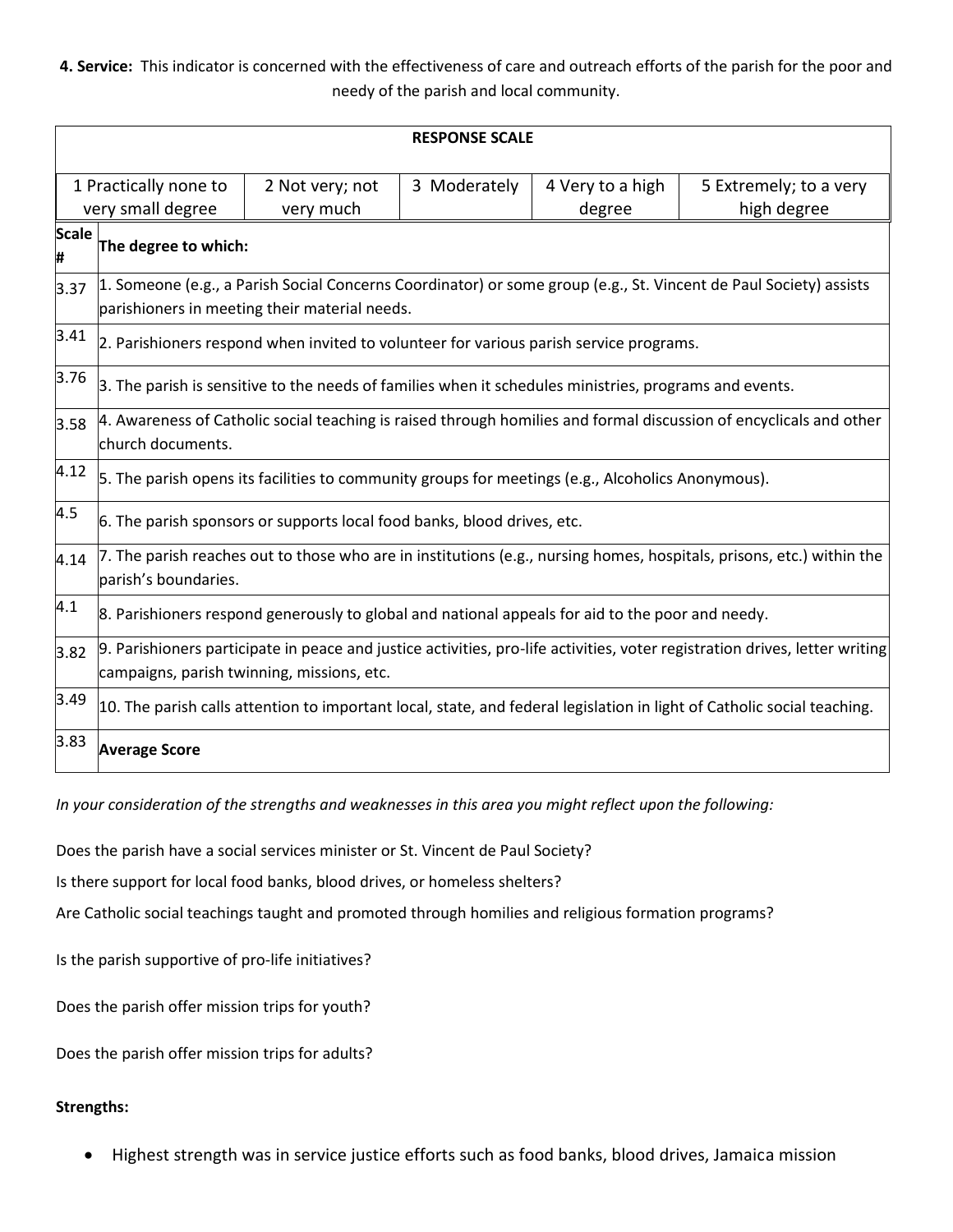#### **Weaknesses:**

- More local activities that are not as costly should be changed
- Seems that all the same people are involved
- Too much RTL activities and not enough on Immigration
- Perception of political topics regarding social Justice

## **Special Concerns:**

Church teaching on Social Issues should be emphasized



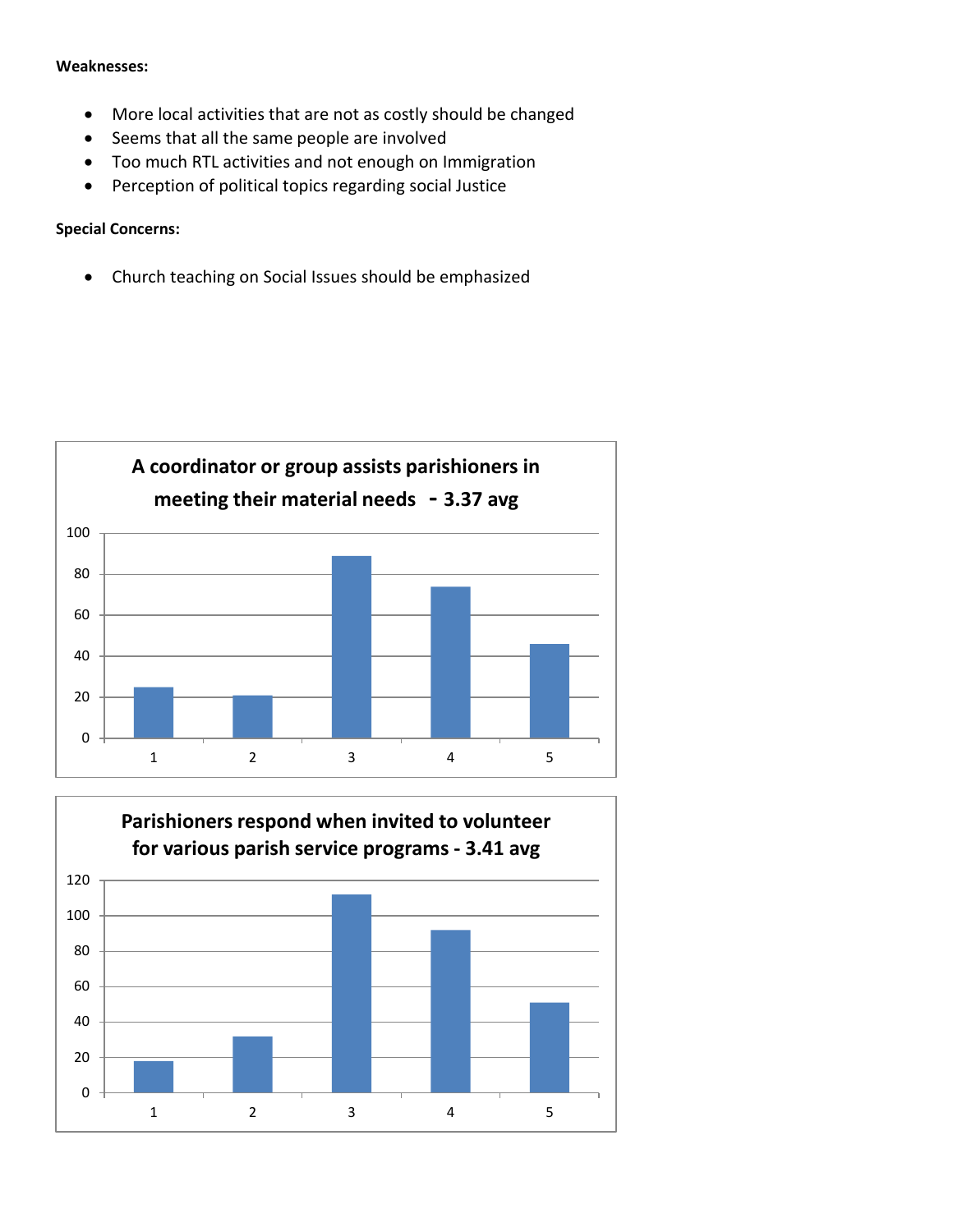



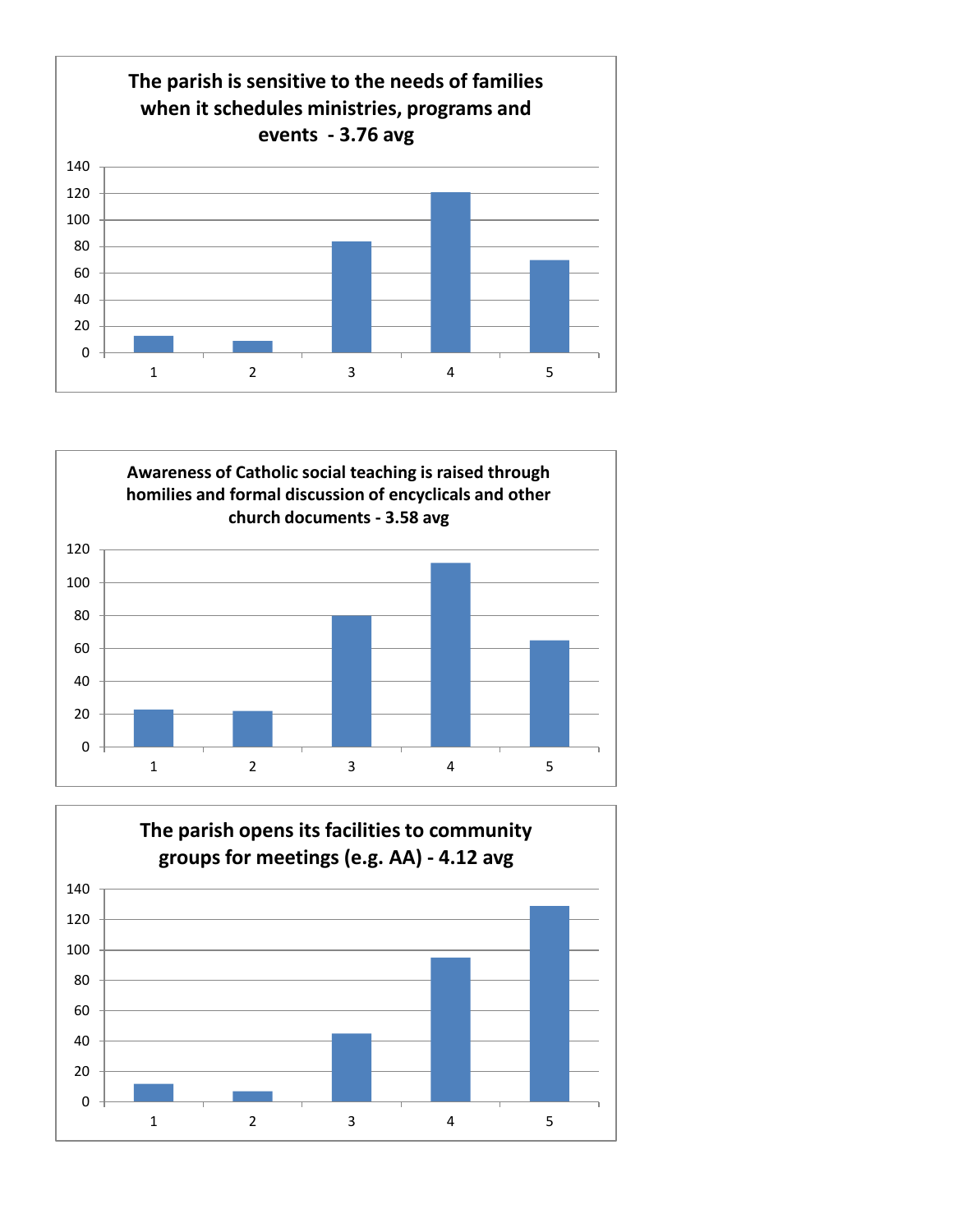



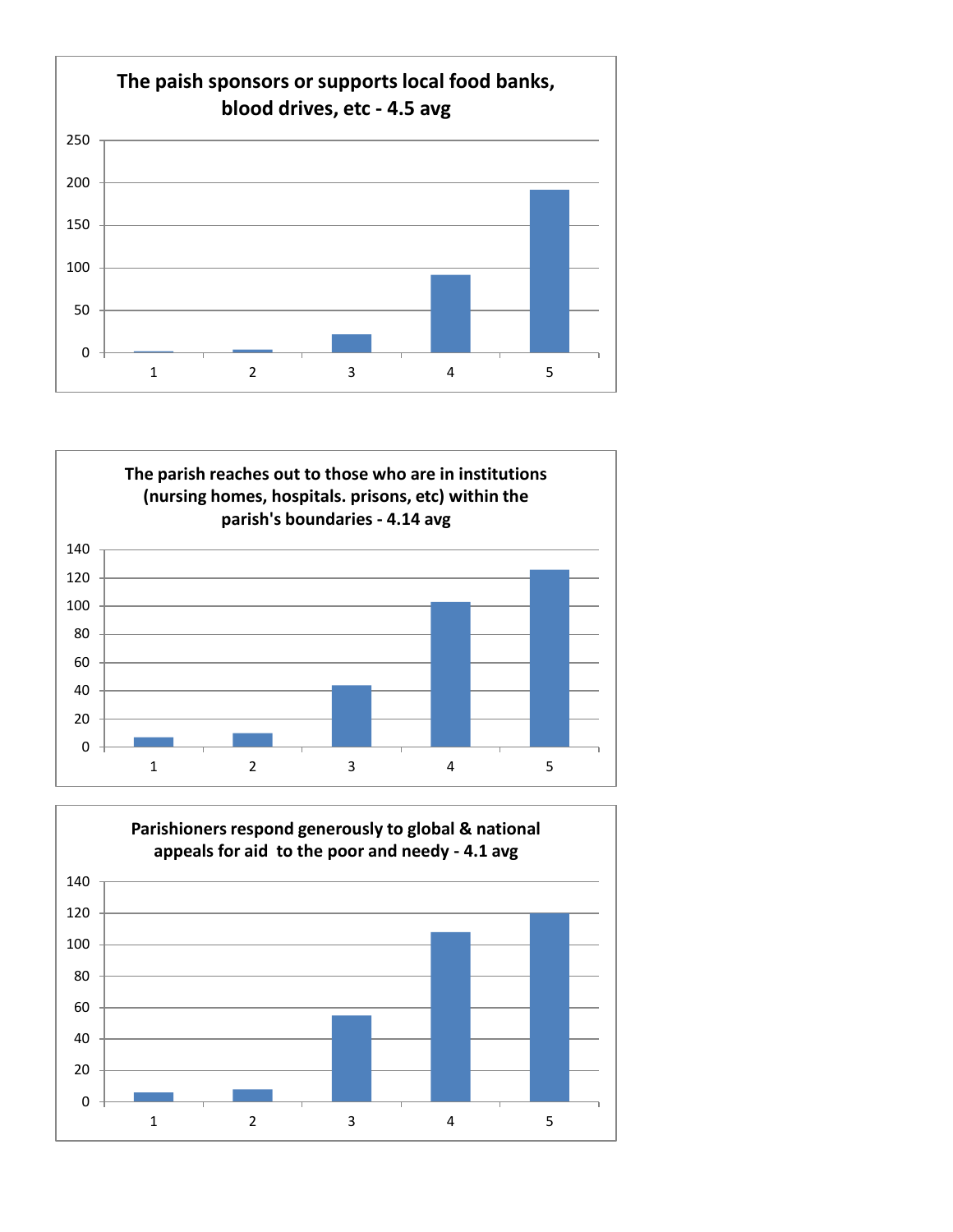

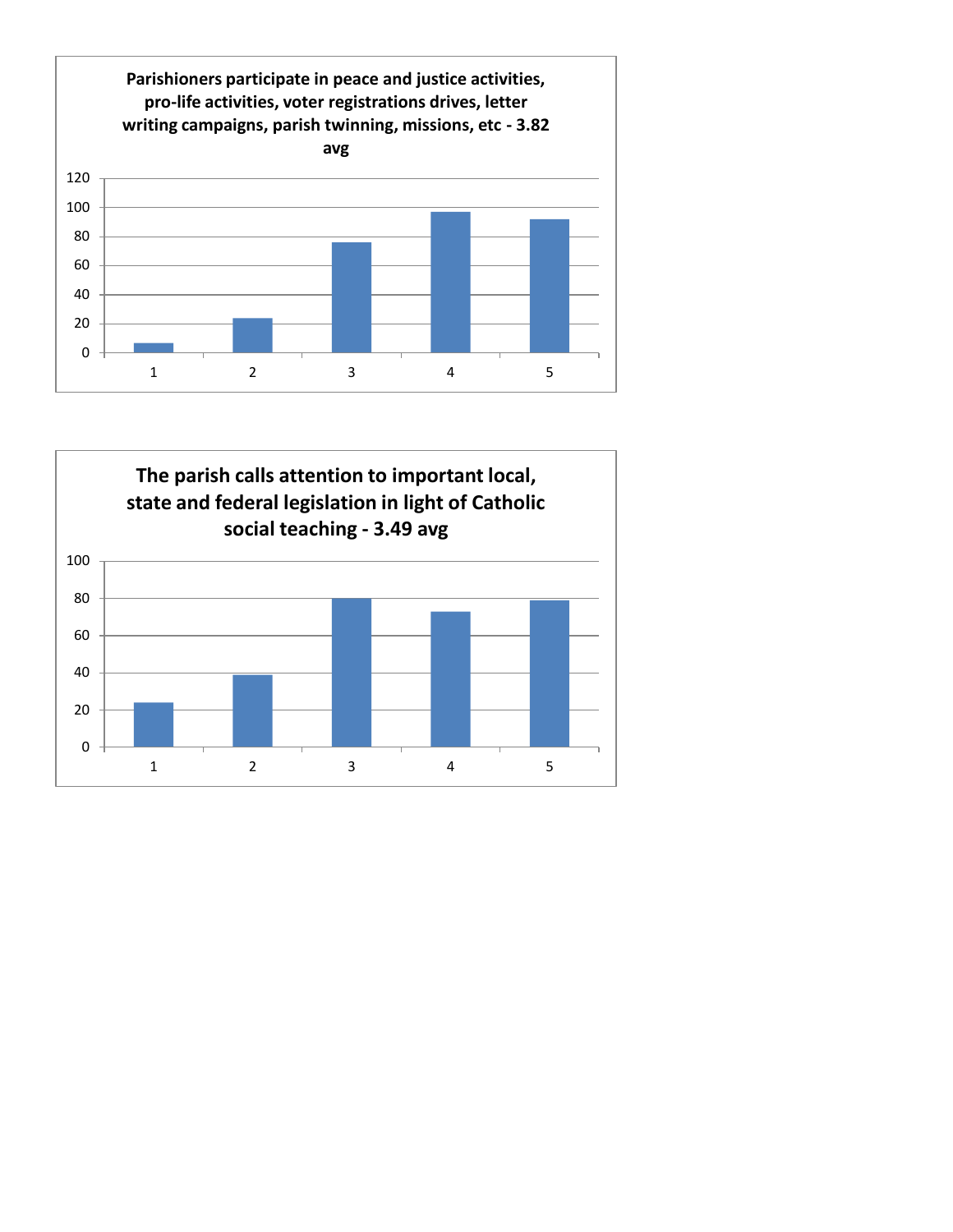## **5. Administration:** This indicator is concerned with the management and financial decision-making process of the parish.

|                                                                                 | <b>RESPONSE SCALE</b>                                                                                                                                                                                                                    |  |            |                            |                                       |  |  |
|---------------------------------------------------------------------------------|------------------------------------------------------------------------------------------------------------------------------------------------------------------------------------------------------------------------------------------|--|------------|----------------------------|---------------------------------------|--|--|
| 1 Practically none to<br>3<br>2 Not very; not<br>very small degree<br>very much |                                                                                                                                                                                                                                          |  | Moderately | 4 Very to a high<br>degree | 5 Extremely; to a very<br>high degree |  |  |
| <b>Scale</b><br>#                                                               | The degree to which:                                                                                                                                                                                                                     |  |            |                            |                                       |  |  |
| 3.56                                                                            | 1. Individuals with professional knowledge in specialized areas are consulted in making decisions about the<br>parish.                                                                                                                   |  |            |                            |                                       |  |  |
| 3.59                                                                            | 2. People at various levels in the parish participate in planning and decision-making activities.                                                                                                                                        |  |            |                            |                                       |  |  |
| 3.49                                                                            | 3. The parish has a documented growth plan beyond the current year which has been communicated to<br>parishioners.                                                                                                                       |  |            |                            |                                       |  |  |
| 3.94                                                                            | 4. The parish meets its recurring expenses in a timely manner from operating income without the need for<br>fundraising or bank loans.                                                                                                   |  |            |                            |                                       |  |  |
| 4.27                                                                            | 5. The parish maintains its plants and facilities in good condition and has a plan for future maintenance and<br>contingencies.                                                                                                          |  |            |                            |                                       |  |  |
| 4.13                                                                            | 6. Parish facilities are adequate for the present and future needs of the parish, its people and its programs.                                                                                                                           |  |            |                            |                                       |  |  |
| 4.1                                                                             | 7. The parish has active pastoral and finance councils which fulfill their responsibilities as outlined in the diocesan<br>Pastoral and Finance Council Guidelines. Current staff positions reflect the ministerial needs of the parish. |  |            |                            |                                       |  |  |
| 4.03                                                                            | 8. Parishioners help care for and maintain parish grounds and facilities.                                                                                                                                                                |  |            |                            |                                       |  |  |
| 3.96                                                                            | 9. Parishioners are given opportunities to share in leadership responsibilities by being empowered to use their<br>skills and experiences for the good of the parish.                                                                    |  |            |                            |                                       |  |  |
| 3.86                                                                            | 10. The parish has sufficient qualified personnel to run its programs and meet the legitimate needs of the<br>parishioners.                                                                                                              |  |            |                            |                                       |  |  |
| 3.76                                                                            | 11. The parish utilizes technology to improve the efficiency and effectiveness of its internal administrative and<br>ministerial activities and has a clearly defined communication plan and strategy.                                   |  |            |                            |                                       |  |  |
| 3.52                                                                            | 12. The parish has written policies and procedures that enable continuity of operations and achievement of goals<br>in the event of unexpected absences or turnover in positions (volunteer or paid).                                    |  |            |                            |                                       |  |  |
| 3.85                                                                            | <b>Average Score</b>                                                                                                                                                                                                                     |  |            |                            |                                       |  |  |

*In your consideration of the strengths and weaknesses in this area you might reflect upon the following:* 

Does this parish present a balanced budget that provides a just wage for parish staff and reflects the priorities of the parish?

Does the parish teach "sacrificial giving" or "tithing" and talk regularly about "Giving first-fruits" to God? Are the parish facilities kept clean and in good condition?

Does the parish have an effective pastoral and finance council that represents the age and ethnic diversity of the parish?

Do parishioners participate and support local fund raising activities? Does the parish leadership communicate the needs and financial condition of the parish to the parishioners?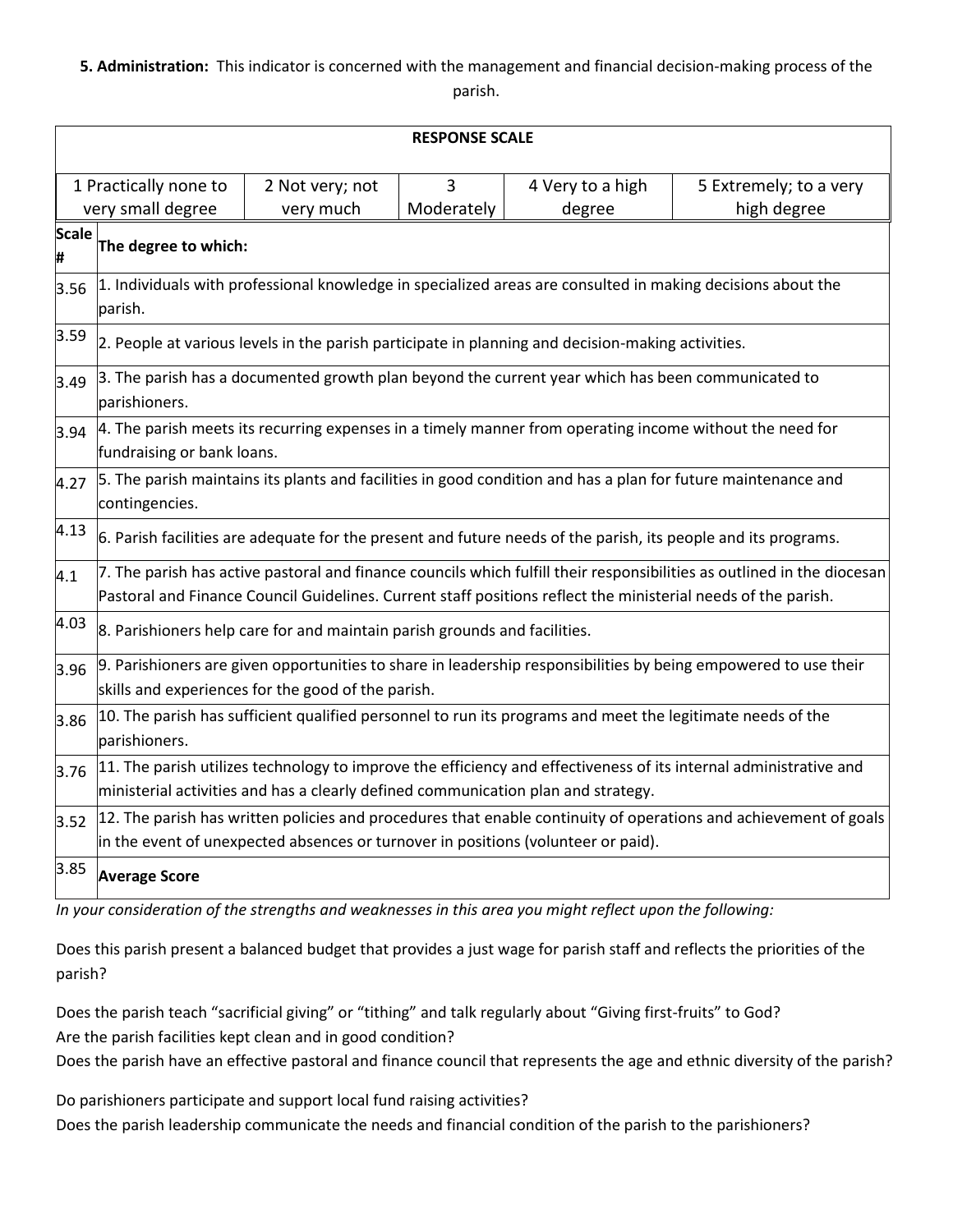#### **Strengths:**

- **Good facilities maintenance and cleanliness**
- **Weaknesses:** 
	- Sanctuary space needs to be remodeled
	- Plan for growth beyond the next year is needed
	- $\bullet$

# **Special Concerns:**

Focus on first impressions. Visitors decide in the first 7 minutes how they feel about the parish



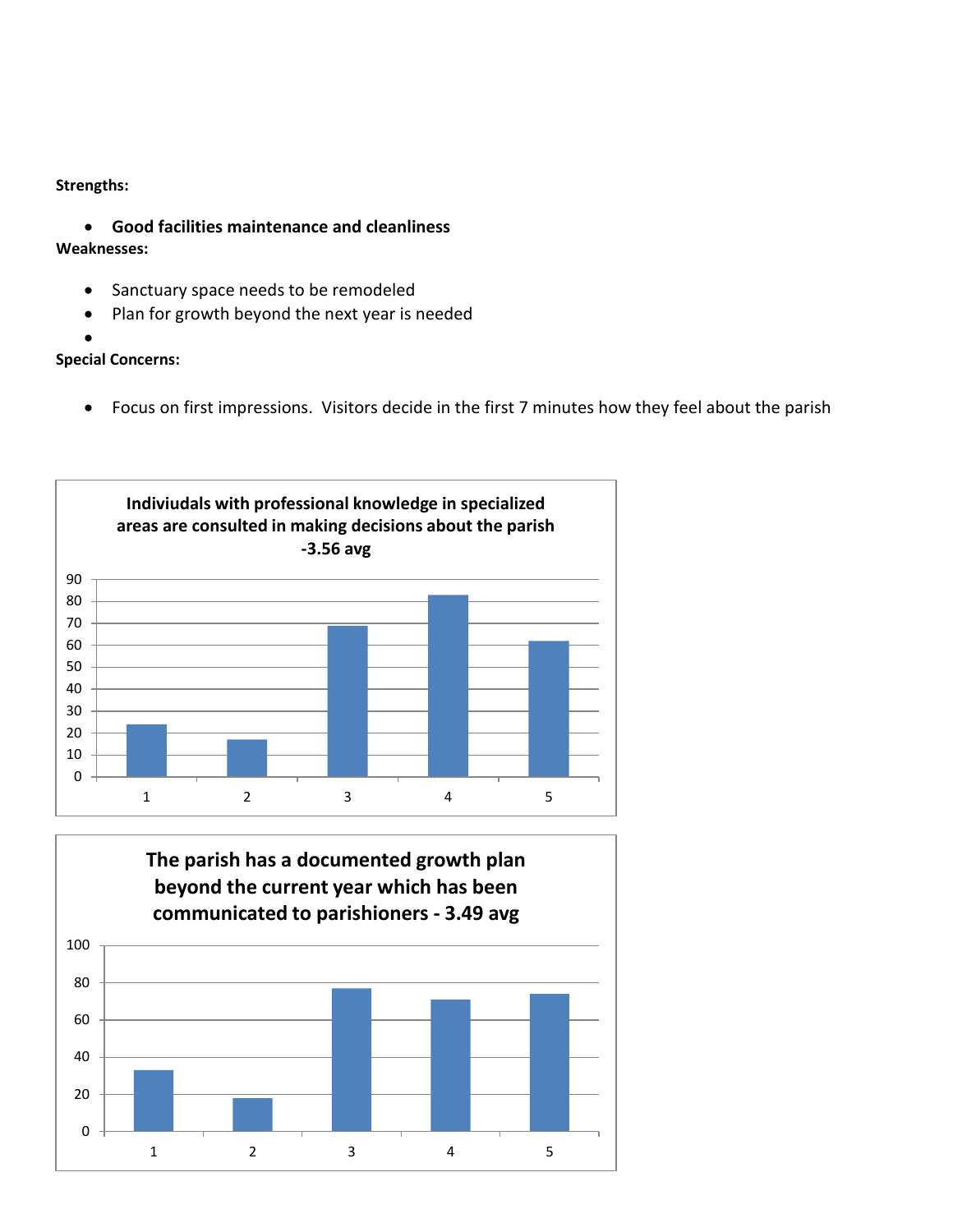



# **The parish facilities are adequate for current and future needs of the parish, its people and its programs - 4.13 avg**

2 3 4 5

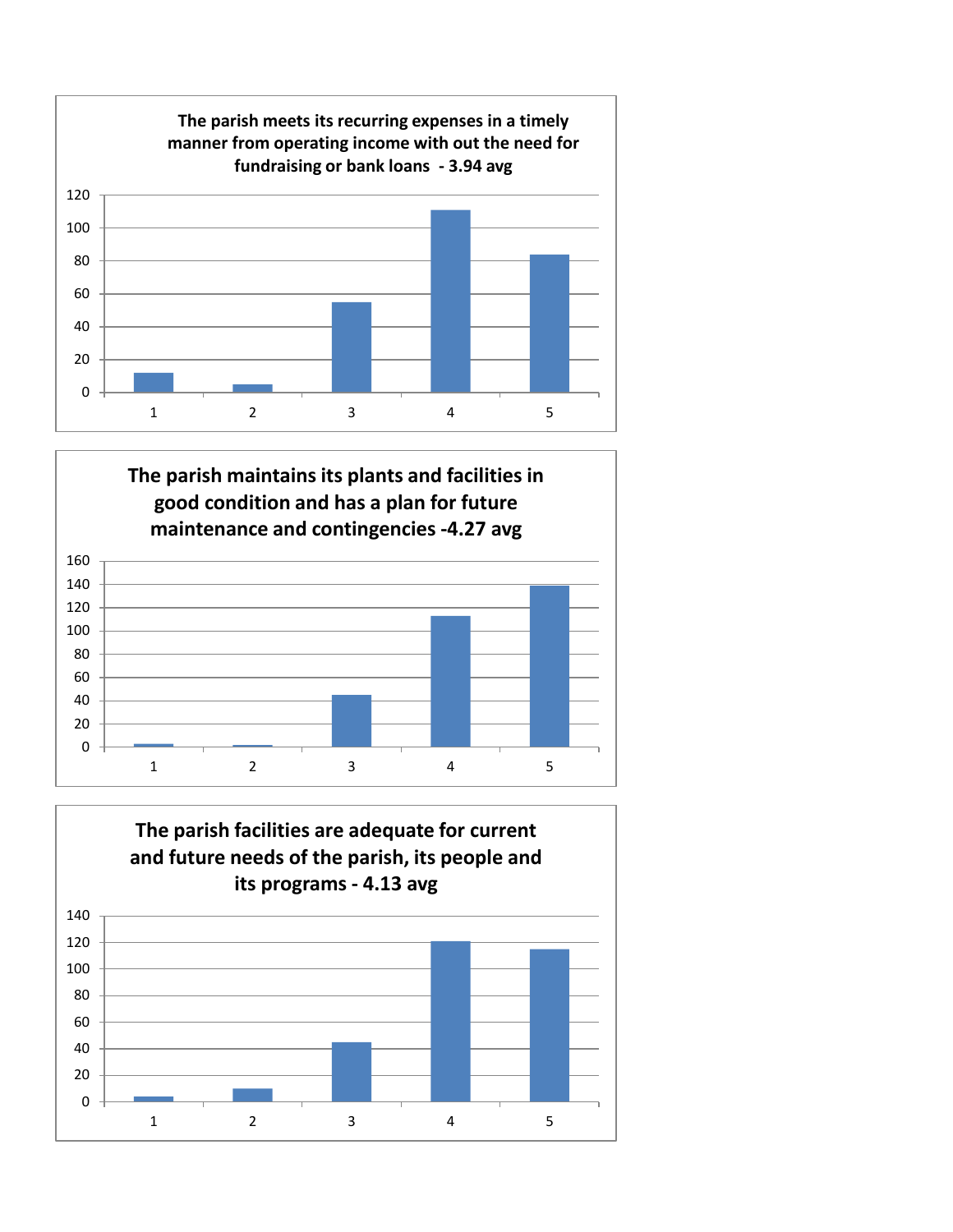



**Parishioners are given opportunities to share in leadership responsibilities by being empowered to use their skills and experiences for the good of the parish -**